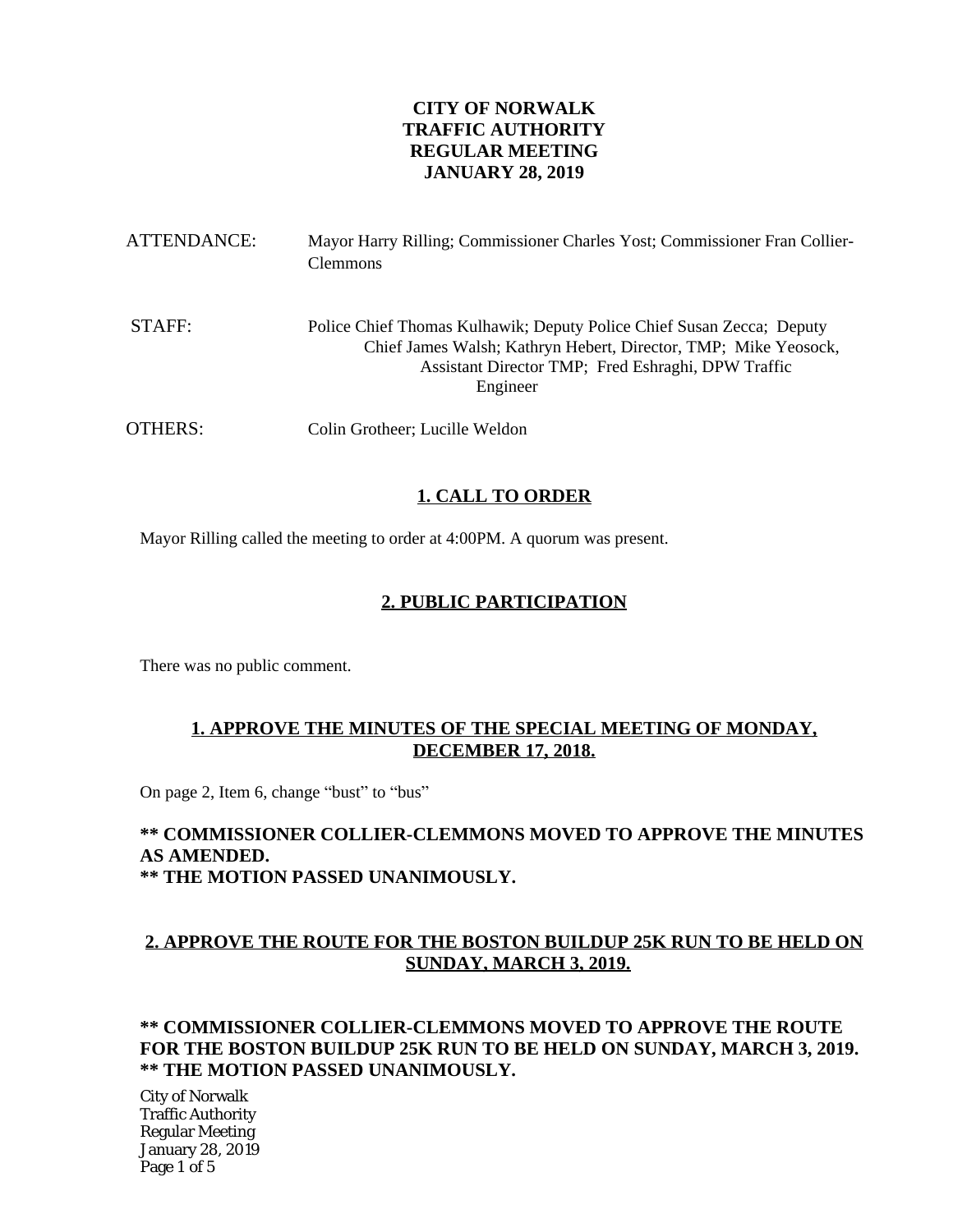### **3. APPROVE THE PARADE ROUTE FOR THE ST. PATRICK'S DAY PARADE TO BE HELD ON SATURDAY, MARCH 9, 2019.**

## **\*\* COMMISSIONER COLLIER-CLEMMONS MOVED TO APPROVE THE PARADE ROUTE FOR THE ST. PATRICK'S DAY PARADE TO BE HELD ON SATURDAY, MARCH 9, 2019.**

**\*\* THE MOTION PASSED UNANIMOUSLY.**

### **4. APPROVE THE ROUTE FOR PROJECT PURPLE STEPS FOR A CURE TO BE HELD ON SATURDAY, MAY 11, 2019.**

Chief Kulhawik said that the event has been held the past few years and he does not anticipate any issues. Mayor Rilling asked how long the route is. Chief Kulhawik said it is a 5K.

### **\*\* COMMISSIONER YOST MOVED TO APPROVE THE ROUTE FOR PROJECT PURPLE STEPS FOR A CURE TO BE HELD ON SATURDAY, MAY 11, 2019. \*\* THE MOTION PASSED UNANIMOUSLY.**

### **5. APPROVE THE BIKE ROUTE FOR THE MS BIKE RIDE TO BE HELD ON SUNDAY, JUNE 23, 2019.**

Chief Kulhawik said that he does not know much about the event but that it is only approximately 90 cyclists and that he doesn't anticipate any problems.

### **\*\* COMMISSIONER COLLIER-CLEMMONS MOVED TO APPROVE THE BIKE ROUTE FOR THE MS BIKE RIDE TO BE HELD ON SUNDAY, JUNE 23, 2019. \*\* THE MOTION PASSED UNANIMOUSLY.**

### **6. APPROVE THE PARKING PLAN FOR ELIZABETH STREET**

Mr. Grotheer presented the proposed parking plan and said that the Clark Building will be constructed into a five story building consisting of 29 apartments above. He said that there will be parking access from the rear and will adhere to city standards, and that they have been in discussions with the Department of Public Works and SNEW and are coordinating with Eversource for the underground utility lines as part of the Walk Bridge Project. He said that the parking plan will include 14 on street parking spaces. Commissioner Yost asked how many parking spaces there currently are. Mr. Grotheer said there are currently 13 parking spaces.

# **\*\* COMMISSIONER YOST MOVED TO APPROVE THE PARKING PLAN FOR ELIZABETH STREET.**

**\*\* THE MOTION PASSED UNANIMOUSLY.**

City of Norwalk Traffic Authority Regular Meeting January 28, 2019 Page 2 of 5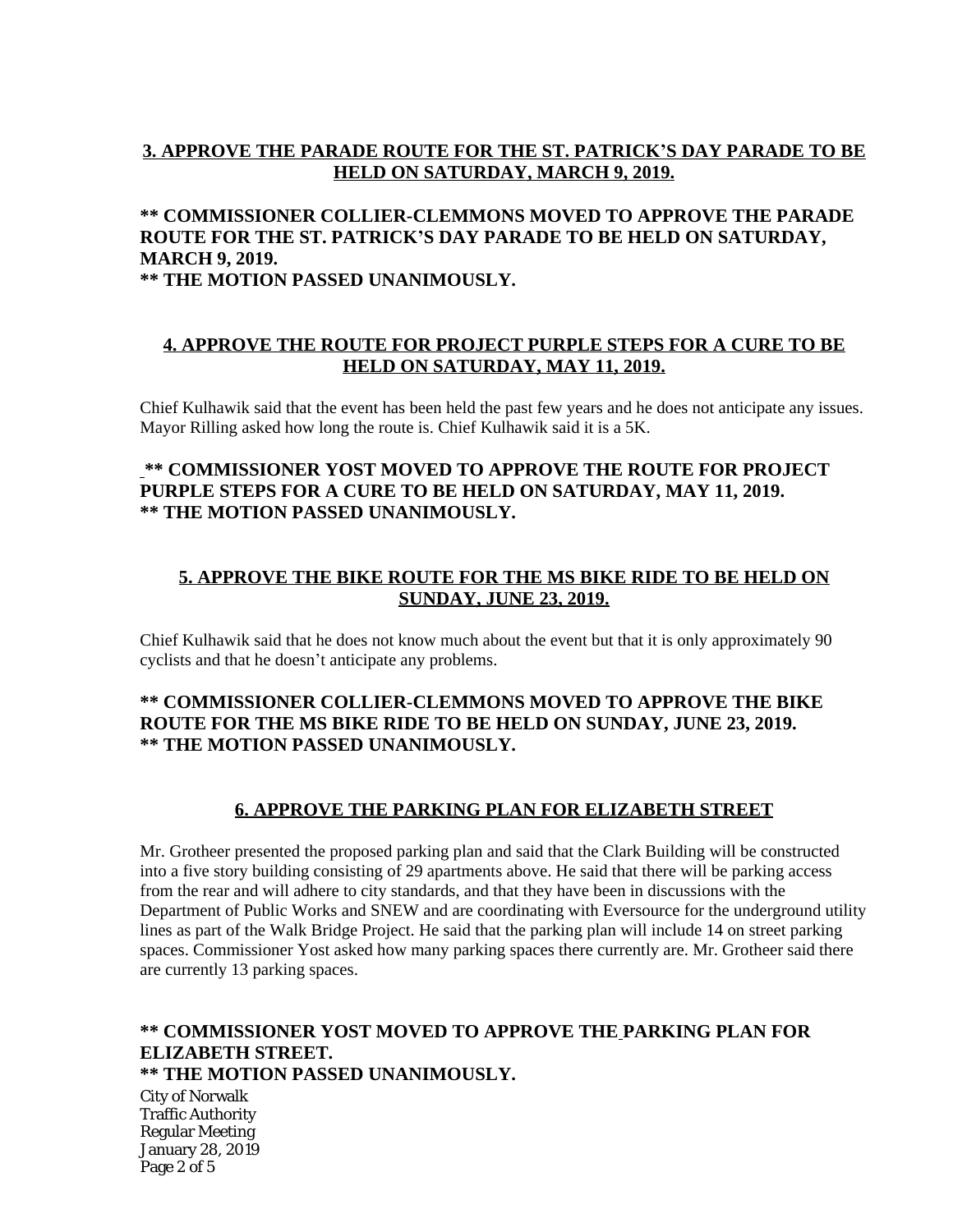## **7. APPROVE THE NO PARKING ZONE FOR 3 ELMCREST TERRACE.**

Mr. Yeosock said the request is for a no parking zone in the vicinity of the proposed exit driveway for the development which will result in the loss of three un-striped parking spaces along the southbound side of Elmcrest Terrace. Mayor Rilling asked if it will affect the residence or businesses in anyway. Commissioner Yost asked if the business owners have been notified. Mr. Yeosock said that the adjacent business owners have been notified and the special permit application is scheduled for a public hearing on February 7, 2019.

### **\*\* COMMISSIONER COLLIER-CLEMMONS MOVED TO APPROVE THE NO PARKING ZONE FOR 3 ELMCREST TERRACE. \*\* THE MOTION PASSED UNANIMOUSLY.**

## **8. APPROVE ESTABLISHING A NO-U-TURN SCHOOL ZONE ON STRAWBERRY HILL AVENUE BETWEEN COUNTY STREET AND KING STREET.**

Mr. Yeosock said that the u-turn is legal under the state law and that it is creating a dangerous situation. Mayor Rilling agreed and said that there are also sight line issues at that location.

### **\*\* COMMISSIONER COLLIER-CLEMMONS MOVED TO APPROVE ESTABLISHING A NO-U-TURN SCHOOL ZONE ON STRAWBERRY HILL AVENUE BETWEEN COUNTY STREET AND KING STREET. \*\* THE MOTION PASSED UNANIMOUSLY.**

## **9. APPROVE NO PARKING ANYTIME ON CRESCENT STREET, THE WEST SIDE OF HARBOR AVENUE AND THE NORTH SIDE OF BUTLER STREET.**

Mr. Yeosock said that parking by the construction workers for the mall project is creating a safety hazard and they are recommending no parking on Crescent Street, the west side of Harbor Avenue and the North side of Butler Street. Mayor Rilling stated that he is concerned if the parking is taken away there will be not be enough parking for the property owners. Ms. Hebert stated that it is an unsafe environment and that she is receiving complaints on a daily basis. Mayor Rilling stated that the item was tabled last month and asked Mr. Yeosock if letters had been sent out to the property owners. Mr. Yeosock said "yes" and that 150 notices had gone out and that he had received two responses back one in favor of the no parking zone and one opposed.

Ms. Weldon said that parking has been taken away on Orchard Street in which she received no notification about and now she receives a letter that the parking is now going to be taken away on Harbor Avenue and asked where her relatives and visitors are supposed to park. She asked that the commission be more considerate when these decisions are being made and how it will affect the residents in the area. Commissioner Yost asked why this issue has come up. Mr. Yeosock said there are a lot of issues with cars parking there now and that parking was never an issue at that location in the past, and that they have received a lot of complaints and it is a dangerous situation. Mr. Eshraghi said it is a no parking area now and by installing the signage it would make it easier for the police to

City of Norwalk Traffic Authority Regular Meeting January 28, 2019 Page 3 of 5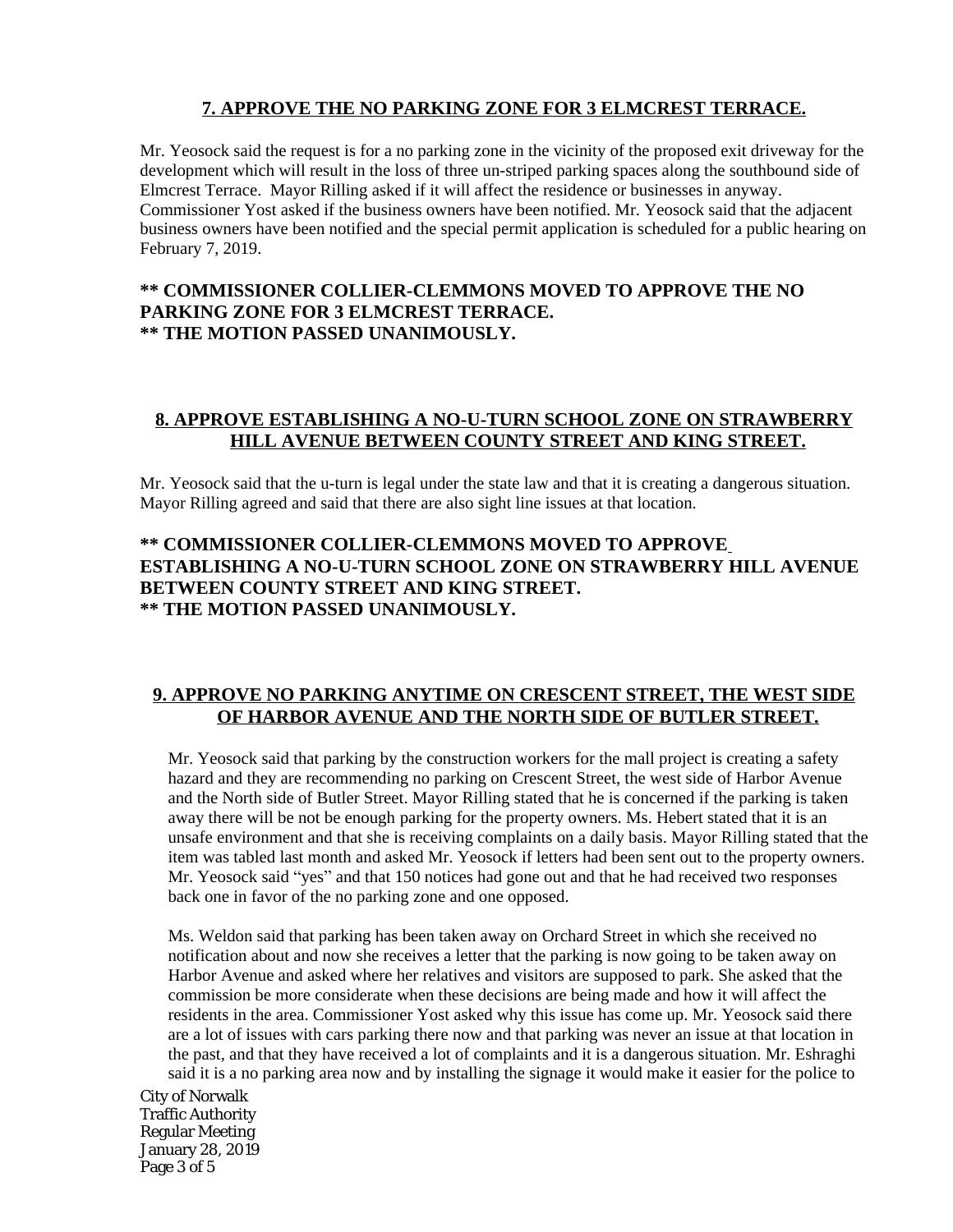enforce. Ms. Weldon said that if the parking is made to be no parking then they will move to other streets and take away the existing parking that is there. Commissioner Yost asked if an arrangement can be made with the contractor to arrange parking somewhere else for the workers and shuttle them to the work site. Ms. Hebert said they do and they have parking available on Norden Place but they are not forced to use the parking and if there is parking available on the street and it is free they will park there. She said the situation is only going to get worst once they trades begin to come in and work on the inside of the mall project and unless there is some regulation there is no way to enforce it. Commissioner Yost suggested removing the no parking on Orchard Street.

Mayor Rilling wished to table the item until the next meeting and asked that the Traffic Department provide any other options that may me available

## **\*\* COMMISSIONER COLLIER-CLEMMONS MOVED TO TABLE NO PARKING ON CRESCENT STREET, THE WEST SIDE OF HARBOR AVENUE AND THE NORTH SIDE OF BUTLER STREET UNTIL THE NEXT MEETING. \*\* THE MOTION PASSED UNANIMOUSLY.**

## **10. APPROVE NO PARKING ANYTIME ON THE SOUTH SIDE OF EAST WALL STREET FROM SMITH STREET TO THE DRIVEWAY TO MILL HILL HISTORICAL SOCIETY DRIVEWAY.**

Ms. Hebert said the parking has is causing a dangerous situation and they are receiving numerous complaints. Mayor Rilling suggested that the Traffic Department work with the Department of Public Works to have the road striped. Mr. Yeosock said that the road is scheduled to be paved this year and there is plan to stripe the shoulder that will be tied into the crosswalks at the bottom of the hill.

### **\*\* COMMISSIONER COLLIER-CLEMMONS MOVED TO APPROVE NO PARKING ON THE SOUTH SIDE OF EAST WALL STREET FROM SMITH STREET TO THE DRIVEWAY TO MILL HILL HISTORICAL SOCIETY DRIVEWAY. \*\* THE MOTION PASSED UNANIMOUSLY.**

### **11. REQUEST THAT THE CT DOT ESTABLISH A NO PARKING ZONE ON NORTH AVENUE (US ROUTE 1) FROM FRANCE STREET TO KNIGHT STREET.**

Mayor Rilling asked if there will be no parking on both sides of the street. Mr. Yeosock said "yes" and if approved a request will be sent to the DOT.

### **\*\* COMMISSIONER COLLIER-CLEMMONS MOVED THE REQUEST THAT THE CT DOT ESTABLISH A NO PARKING ZONE ON NORTH AVENUE (US ROUTE 1) FROM FRANCE STREET TO KNIGHT STREET. \*\* THE MOTION PASSED UNANIMOUSLY.**

City of Norwalk Traffic Authority Regular Meeting January 28, 2019 Page 4 of 5